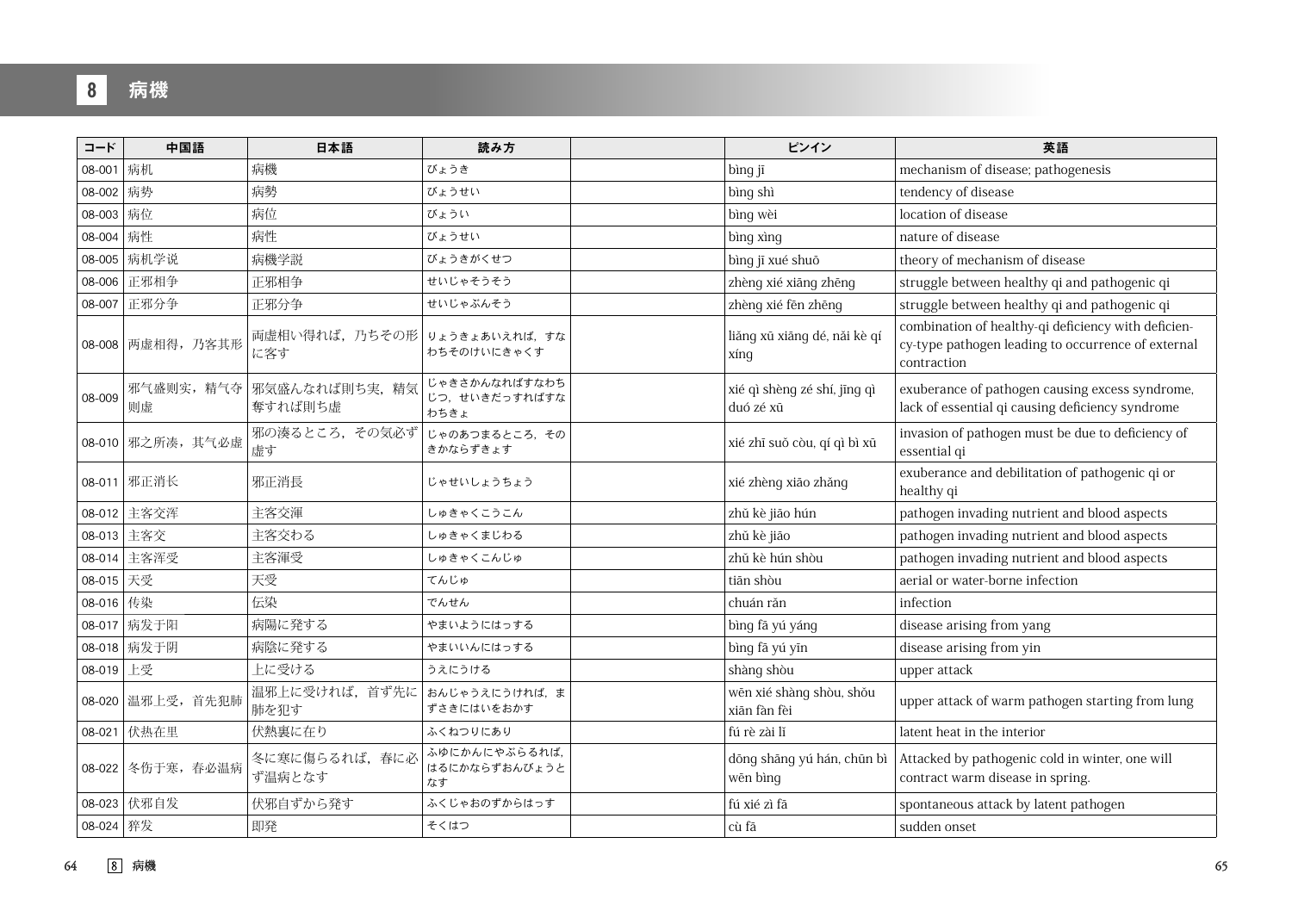| $\square -\mathsf{K}$ | 中国語          | 日本語     | 読み方           | ピンイン                  | 英語                                                    |
|-----------------------|--------------|---------|---------------|-----------------------|-------------------------------------------------------|
| 08-025 晚发             |              | 遅発      | ちはつ           | wǎn fā                | delayed onset                                         |
| 08-026                | 徐发           | 徐発      | じょはつ          | xú fā                 | gradual onset                                         |
| 08-027                | 邪害空窍         | 邪は空竅を害す | じゃはくうきょうをがいす  | xié hài kōng qiào     | pathogens affecting facial orifices                   |
| 08-028                | 劳复           | 労復      | ろうふく          | láo fù                | overfatigue relapse                                   |
| 08-029                | 女劳复          | 女労復     | じょろうふく        | nǚ láo fù             | relapse due to sexual intemperance                    |
| 08-030                | 虚            | 虚       | きょ            | xū                    | deficiency                                            |
| 08-031                | 实            | 実       | じつ            | shí                   | excess                                                |
| 08-032                | 虚实           | 虚実      | きょじつ          | xū shí                | deficiency and excess                                 |
| 08-033                | 胃家           | 胃家      | いか            | wèi jiā               | gastrointestinal system                               |
| 08-034                | 五虚           | 五虚      | ごきょ           | wǔ xū                 | five deficiencies                                     |
| 08-035                | 虚实夹杂         | 虚実夾雑    | きょじつきょうざつ     | xū shí jiá zá         | deficiency-excess in complexity                       |
| 08-036                | 实中夹虚         | 実中に虚を挟む | じつちゅうにきょうをはさむ | shí zhōng jiá xū      | excess complicated by deficiency                      |
| 08-037                | 虚实真假         | 虚実真仮    | きょじつしんか       | xū shí zhēn jiǎ       | true and false manifestation of deficiency and excess |
| 08-038                | 真虚假实         | 真虚仮実    | しんきょかじつ       | zhēn xū jiǎ shí       | true deficiency with false excess                     |
| 08-039                | 真实假虚         | 真実仮虚    | しんじつかきょ       | zhēn shí jiǎ xū       | true excess with false deficiency                     |
|                       | 08-040 至虚有盛候 | 至虚に盛候あり | しきょにせいこうあり    | zhì xū yǒu shèng hòu  | excess manifestation in extreme deficiency            |
| 08-041                | 大实有羸状        | 大実に羸状あり | だいじつにえいじょうあり  | dà shí yǒu léi zhuàng | deficiency manifestation in extreme excess            |
| 08-042                | 表虚           | 表虚      | ひょうきょ         | biăo xū               | exterior deficiency                                   |
| 08-043                | 表气不固         | 表気不固    | ひょうきふこ        | biăo qì bù gù         | insecurity of exterior qi                             |
| 08-044                | 表实           | 表実      | ひょうじつ         | biǎo shí              | exterior excess                                       |
| 08-045                | 里虚           | 裏虚      | りきょ           | li xū                 | interior deficiency                                   |
| 08-046                | 里实           | 裏実      | りじつ           | lí shí                | interior excess                                       |
| 08-047                | 表虚里实         | 表虚裏実    | ひょうきょりじつ      | biăo xū lǐ shí        | exterior deficiency and interior excess               |
| 08-048                | 表实里虚         | 表実裏虚    | ひょうじつりきょ      | biăo shí lǐ xū        | exterior excess and interior deficiency               |
|                       | 08-049 表里俱虚  | 表裏俱虚    | ひょうりぐきょ       | biăo li jù xū         | deficiency in dual exterior and interior              |
| 08-050                | 表里俱实         | 表裏俱実    | ひょうりぐじつ       | biăo lĩ jù shí        | excess in dual exterior and interior                  |
| 08-051                | 内外俱虚         | 内外俱虚    | ないがいぐきょ       | nèi wài jù xū         | deficiency of dual interior and exterior              |
| 08-052                | 内外俱实         | 内外俱実    | ないがいぐじつ       | nèi wài jù shí        | excess of dual interior and exterior                  |
| 08-053                | 上盛下虚         | 上盛下虚    | じょうせいかきょ      | shàng shèng xià xū    | upper excess and lower deficiency                     |
| 08-054                | 上虚下实         | 上虚下実    | じょうきょかじつ      | shàng xū xià shí      | upper deficiency and lower excess                     |
| 08-055                | 下厥上冒         | 下厥上冒    | かけつじょうぼう      | xià jué shàng mào     | dizziness due to adverse flow of qi below             |
| $08 - 056$            | 上厥下竭         | 上厥下竭    | じょうけつかけつ      | shàng jué xià jié     | syncope due to lower exhaustion                       |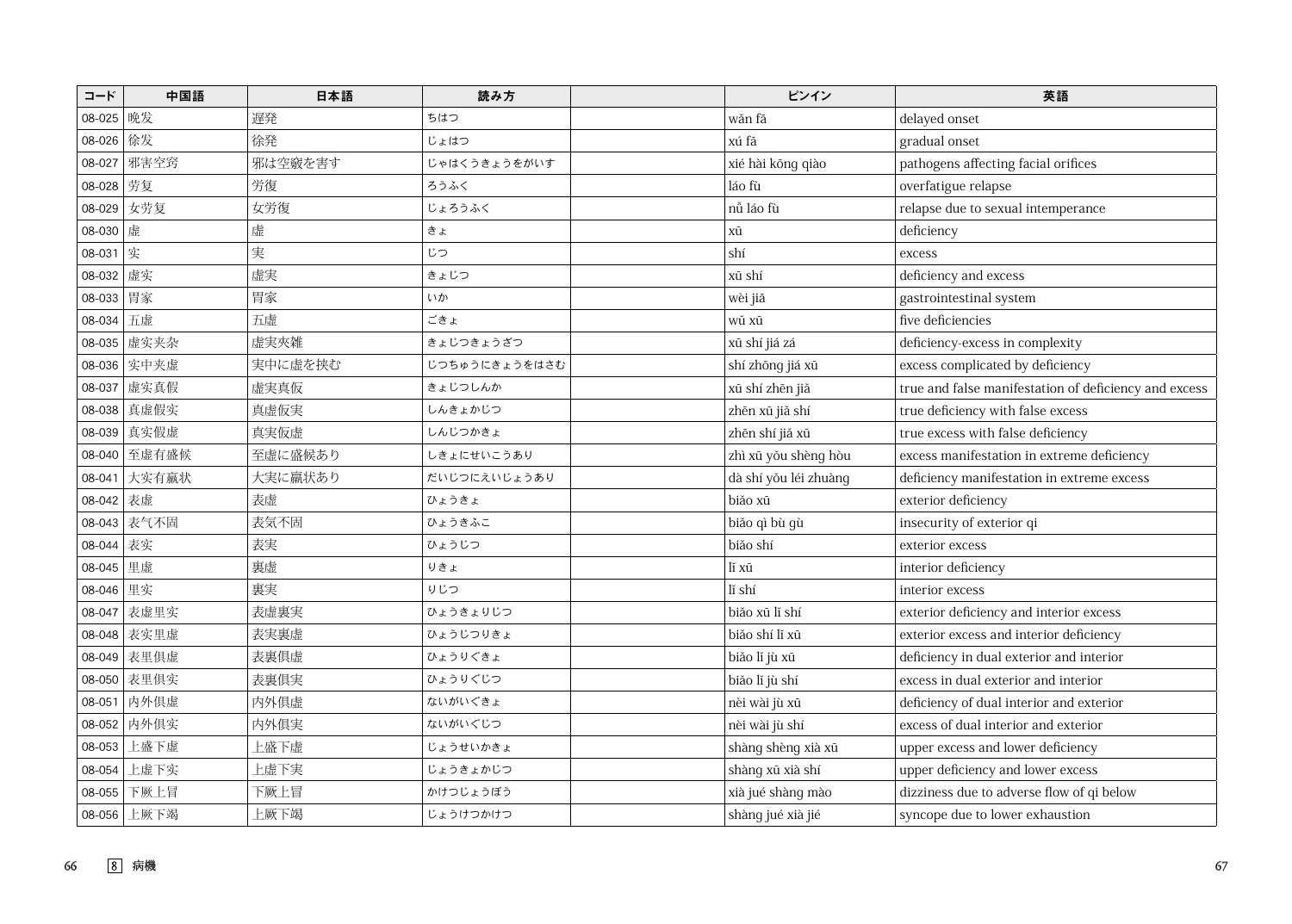| コード       | 中国語             | 日本語                                  | 読み方                      | ピンイン                                  | 英語                                                      |
|-----------|-----------------|--------------------------------------|--------------------------|---------------------------------------|---------------------------------------------------------|
| 08-057    | 阴陷于下            | 陰が下に陥る                               | いんがしたにおちいる               | yīn xiàn yú xià                       | yin-fluid exhaustion in the lower                       |
| 08-058    | 阳乏于上            | 陽が上に乏しい                              | ようがうえにとぼしい               | yáng fá yú shàng                      | yang qi insufficiency in the upper                      |
| 08-059    | 阴阳乖戾            | 陰陽乖戻                                 | いんようかいれい                 | yīn yáng guāi lì                      | yin-yang imbalance                                      |
| 08-060    | 阴阳失调            | 陰陽失調                                 | いんようしっちょう                | yīn yáng shī tiáo                     | yin-yang disharmony                                     |
| 08-061    | 阴阳胜复            | 陰陽勝複                                 | いんようしょうふく                | yīn yáng shèng fù                     | alternative preponderance of yin and yang               |
|           | 08-062 阴下竭, 阳上厥 | 陰は下に竭き、陽は上に厥す                        | いんはしたにつき、ようはう<br>えにけっす   | yīn xià jié, yáng shàng jué           | exhaustion of kidney yin and upward reversal of<br>yang |
| 08-063    | 阴阳否隔            | 陰陽離決                                 | いんようりけつ                  | yīn yáng pǐ gé                        | stagnation of yin and yang                              |
| 08-064    | 阴阳交             | 陰陽交わる                                | いんようまじわる                 | yīn yáng jiāo                         | yin-yang interlocking                                   |
| 08-065    | 阴阳偏盛            | 陰陽偏盛                                 | いんようへんせい                 | yīn yáng piān shèng                   | abnormal exuberance of yin or yang                      |
| 08-066    | 阳盛              | 陽盛                                   | ようせい                     | yáng shèng                            | yang exuberance                                         |
|           | 08-067 阳盛则热     | 陽盛んなれば則ち熱す                           | ようさかんなればすなわち<br>ねっす      | yáng shèng zé rè                      | yang exuberance causing heat                            |
|           |                 | 08-068   阳常有余, 阴常不足   陽は常に有余, 陰は常に不足 | ようはつねにゆうよ,いんは<br>つねにふそく  | yáng cháng yǒu yú, yīn<br>cháng bù zú | yang being often in excess, yin being often deficient   |
| 08-069    | 阴盛              | 陰盛                                   | いんせい                     | yīn shèng                             | yin exuberance                                          |
| 08-070 实寒 |                 | 実寒                                   | じつかん                     | shí hán                               | excess cold                                             |
| 08-071    | 阴盛生内寒           | 陰盛んなれば内に寒を生ず                         | いんさかんなればうちにかん<br>をしょうず   | yīn shèng shēng nèi hán               | yin exuberance leading to internal cold                 |
| 08-072    | 阴阳偏衰            | 陰陽偏衰                                 | いんようへんすい                 | yīn yáng piān shuāi                   | abnormal debilitation of yin or yang                    |
| 08-073 阳虚 |                 | 陽虚                                   | ようきょ                     | yáng xū                               | yang deficiency                                         |
| 08-074    | 阳虚则寒            | 陽虚すれば則ち寒ゆ                            | ようきょすればすなわちひゆ            | yáng xū zé hán                        | yang deficiency leading to cold                         |
| 08-075 阴虚 |                 | 陰虚                                   | いんきょ                     | yīn xū                                | yin deficiency                                          |
|           | 08-076 阴虚则热     | 陰虚すれば則ち熱す                            | いんきょすればすなわちねっ<br>す       | yīn xū zé rè                          | yin deficiency leading to heat                          |
| 08-077    | 阴虚阳亢            | 陰虚陽亢                                 | いんきょようこう                 | yīn xū yáng kàng                      | yin deficiency with yang hyperactivity                  |
| 08-078    | 阴虚内热            | 陰虚内熱                                 | いんきょないねつ                 | yīn xū nèi rè                         | yin deficiency with internal heat                       |
| 08-079    | 阴虚火旺            | 陰虚火旺                                 | いんきょかおう                  | yīn xū huǒ wàng                       | yin deficiency with effulgent fire                      |
| 08-080    | 虚火上炎            | 虚火上炎                                 | きょかじょうえん                 | xū huǒ shàng yán                      | deficiency fire flaming upward                          |
|           | 08-081 阴虚生内热    | 陰虚すれば内熱を生ず                           | いんきょすればないねつを<br>しょうず     | yīn xū shēng nèi rè                   | yin deficiency leading to internal heat                 |
|           | 08-082 孤阳上出     | ①孤陽上出 ②孤陽上越                          | ①こようじょうしゅつ ②こ<br>ようじょうえつ | gū yáng shàng chū                     | upward floating of solitary yang                        |
| 08-083    | 阴亏于前            | 陰が前に虧ける                              | いんがまえにかける                | yīn kuī yú qián                       | yin-essence impairment as prodrome                      |
|           | 08-084 阴阳两虚     | 陰陽両虚                                 | いんようりょうきょ                | yīn yáng liǎng xū                     | deficiency of both yin and yang                         |